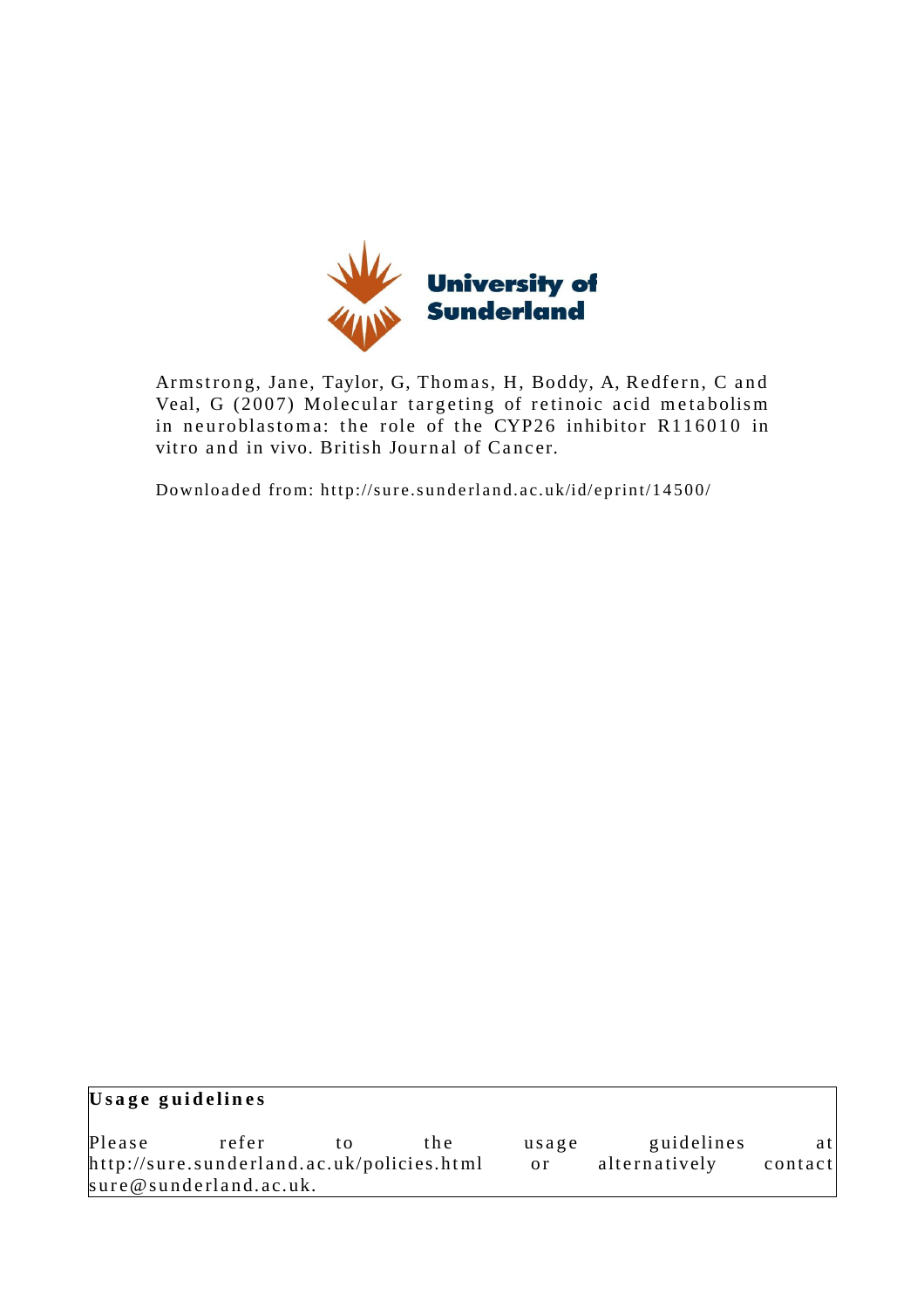www.bjcancer.com

# Molecular targeting of retinoic acid metabolism in neuroblastoma: the role of the CYP26 inhibitor R116010 in vitro and in vivo

# JL Armstrong<sup>1</sup>, GA Taylor<sup>1</sup>, HD Thomas<sup>1</sup>, AV Boddy<sup>1</sup>, CPF Redfern<sup>\*,1</sup> and GJ Veal<sup>1</sup>

<sup>1</sup>Newcastle University, Northem Institute for Cancer Research, Paul O'Gorman Building, Medical School, Framlington Place, Newcastle Upon Tyne, NE2 4HH, UK

Isomerisation to all-trans-retinoic acid (ATRA) is widely accepted as the key mechanism underlying the favourable clinical properties of 13-cis-retinoic acid (13cisRA). As intracellular metabolism of ATRA by CYP26 may result in clinical resistance to 13cisRA, an increase in efficacy may be achieved through modulation of this metabolic pathway. We have evaluated the effect of the CYP26 inhibitor R116010 on retinoid metabolism in neuroblastoma cell lines and a xenograft model. In neuroblastoma cells, which showed a high level of CYP26 induction in response to ATRA, R116010 selectively inhibited ATRA metabolism. In addition, siRNA-mediated knockdown of CYP26 selectively increased ATRA levels and the expression of retinoid-responsive marker genes was potentiated by R116010. Treatment of mice bearing SH-SY5Y xenografts with 13cisRA (100 mg kg<sup>-1</sup>) revealed substantial levels (16%) of intratumoral ATRA after 6 h, despite plasma ATRA levels representing only 1% total retinoids under these conditions. Co-administration of R116010 with 13cisRA in this mouse model resulted in significant increases in plasma ATRA and 13cisRA concentrations. Furthermore, R116010 induced significant decreases in levels of 4-oxo metabolites in hepatic tissue after coadministration with either ATRA or 13cisRA. These data suggest considerable potential for CYP26 inhibitors in the future treatment of neuroblastoma with 13cisRA.

British Journal of Cancer (2007) 96, 1675 – 1683. doi:10.1038/sj.bjc.6603779 www.bjcancer.com Published online 8 May 2007 & 2007 Cancer Research UK

Keywords: retinoic acid; CYP26; R116010; neuroblastoma

 $\overline{1}$  $\overline{\phantom{a}}$  $\bigg\}$  $\bigg\}$  $\overline{\phantom{a}}$  $\overline{\phantom{a}}$  $\overline{\phantom{a}}$  $\bigg\}$  $\bigg\}$  $\overline{\phantom{a}}$ ļ ľ  $\bigg\}$  $\bigg\}$  $\overline{\phantom{a}}$  $\overline{\phantom{a}}$  $\overline{\phantom{a}}$  $\overline{\phantom{a}}$  $\bigg\}$  $\bigg\}$  $\overline{\phantom{a}}$  $\overline{\phantom{a}}$  $\overline{\phantom{a}}$  $\overline{\phantom{a}}$  $\bigg\}$  $\bigg\}$  $\overline{\phantom{a}}$  $\overline{\phantom{a}}$  $\overline{\phantom{a}}$  $\bigg\}$  $\bigg\}$  $\overline{\phantom{a}}$  $\overline{\phantom{a}}$  $\overline{\phantom{a}}$  $\overline{\phantom{a}}$  $\bigg\}$  $\bigg\}$  $\overline{\phantom{a}}$  $\overline{\phantom{a}}$  $\overline{\phantom{a}}$  $\overline{\phantom{a}}$  $\overline{\phantom{a}}$  $\overline{\phantom{a}}$  $\overline{\phantom{a}}$  $\overline{\phantom{a}}$  $\overline{\phantom{a}}$  $\overline{\phantom{a}}$ 

Retinoic acid (RA) is an active metabolite of vitamin A, which plays an important role in cell growth and differentiation, and reverses malignant growth in vitro and in vivo. Retinoic acid and various synthetic analogues have proved useful agents in tumour therapy, particularly in the treatment of neuroblastoma, the commonest extracranial solid tumour of childhood (Reynolds et al, 2003). The long-term survival rates for stages 3 and 4 neuroblastoma remain low. In a setting of minimal residual disease, 13-cis-retinoic acid (13cisRA) improved event-free survival in advanced stage neuroblastoma patients (Matthay et al, 1999). Peak drug levels in patients receiving 13cisRA as high-dose pulse therapy after autologous bone marrow transplantation or non-myeloablative therapy were above the  $5 \mu$ M concentration effective against neuroblastoma cell lines in vitro (Villablanca et al, 1995). However, approximately 50% of patients develop resistance or are unresponsive to treatment. Potential approaches to improve therapy include the optimisation of pharmacokinetic properties of agents such as 13cisRA.

Retinoids exert their biological effects via nuclear receptors, the RA receptors (RARs:  $\alpha$ ,  $\beta$ ,  $\gamma$ ) and the retinoid X receptors (RXRs:  $\alpha$ ,  $\beta$ ,  $\gamma$ ) (Petkovich *et al*, 1987; Mangelsdorf *et al*, 1992). 13-cis-Retinoic acid has a much lower affinity for these receptors compared to its stereoisomers, all-trans-retinoic acid (ATRA) and 9-cis-retinoic acid (9cisRA), and is less active in transactivation assays (Idres et al, 2002). 13cisRA is, however, active in cultured cells and animal models at high doses (Tsukada et al, 2000; Ponthan et al, 2001; Veal et al, 2002). Although it is generally accepted that the effects of 13cisRA are mediated by isomerisation to the more transcriptionally active all-trans or 9-cis isomers (Armstrong et al, 2005a), this does not account for all pharmacological effects associated with the use of this retinoid (Blaner, 2001). In contrast to 13cisRA, unfavourable pharmacokinetic and toxicity profiles of ATRA and 9cisRA have limited their use in neuroblastoma therapy (Reynolds et al, 2003).

Cytochrome P450-mediated oxidation to 4-oxo-RA, 4-hydroxy-RA, 18-hydroxy-RA and 5,6-epoxy-RA represents the major route of retinoid catabolism (Marill et al, 2000, 2002). Three mammalian RA-inducible P450s have been characterised, termed P450RAIs or CYP26s (White et al, 1997, 2000). CYP26A1 and B1 exhibit a high degree of specificity for ATRA, while CYP26C1 also metabolises 9cisRA and is much less sensitive to the inhibitory effects of ketoconazole than A1 and B1 (Taimi et al, 2004). The induction of CYP26 in response to RA represents a developmentally important negative feedback loop controlling RA concentrations within cells, thereby limiting biological action. CYP26A1 mRNA induction has been reported in skin, intestinal, liver, APL and neuroblastoma cells treated with RA (Armstrong et al, 2005b; Ozpolat et al, 2005; Smith et al, 2006), and CYP26A1 protein is highly expressed in normal human skin (Heise et al, 2006).

Received 6 February 2007; revised 28 March 2007; accepted 12 April 2007; published online 8 May 2007 \*Correspondence: Dr CPF Redfern; E-mail: chris.redfern@ncl.ac.uk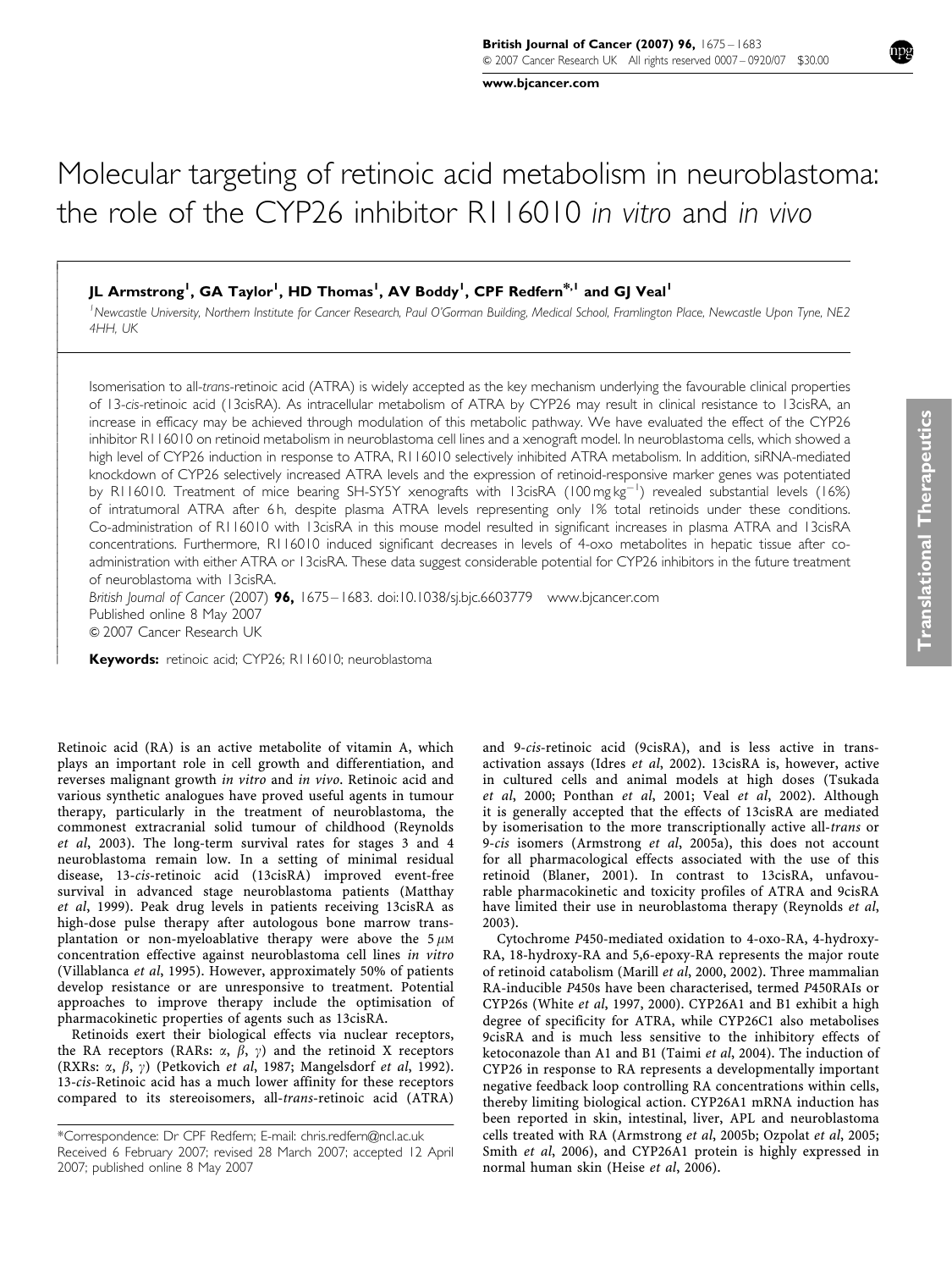Inhibition of retinoid metabolism in neuroblastoma JL Armstrong et al

Increased ATRA metabolism after prolonged ATRA treatment, both in vitro and in vivo, has led to the hypothesis that metabolism has a major role in the emergence of RA resistance (Muindi et al, 1992). Potentiating ATRA efficacy through inhibition of CYP26 is a novel approach and has led to the development of RA metabolism blocking agents (RAMBAs). Non-specific P450 inhibitors such as liarozole increase ATRA effectiveness in vitro and in vivo (Njar, 2002), but the use of liarozole in cancer patients has been limited by adverse side effects and only moderate ability to inhibit CYP26 (Njar et al, 2006).

A novel inhibitor of RA metabolism, R116010, enhances the biological activity of ATRA and exhibits antitumour activity as a single agent in a mouse mammary carcinoma model (Van Heusden et al, 2002). We have previously shown that R116010 inhibits ATRA metabolism in SH-SY5Y neuroblastoma cells and increases the pharmacological effects of both ATRA and 13cisRA (Armstrong et al, 2005b). The aim of this study was to measure the effect of R116010 on RA metabolism in a panel of neuroblastoma cell lines, which differ in their ability to upregulate CYP26 isoforms in response to RA, and to evaluate the effects of R116010 on RA metabolism in a neuroblastoma xenograft model.

# MATERIALS AND METHODS

#### Chemicals

Translational

**Translational Therapeutics** 

Therapeutics

The RA isomers 13cisRA and ATRA were from Sigma (Poole, UK). 13-cis-4-oxo-RA (Ro 22-6595), all-trans-4-oxo-RA and acitretin (Ro 10-1670) were gifts from Hoffmann-La Roche. HPLC-grade solvents were from Fisher Scientific (Loughborough, UK). R116010 was kindly donated by Barrier Therapeutics Inc. (Princeton, NJ, USA).

# Cell lines

SH-SY5Y, SH-EP (N- and S-type cells respectively derived from the parental line SK-N-SH), LAN6, IMR-32, NGP and GIMEN neuroblastoma cell lines were cultured routinely in RPMI 1640 medium containing fetal calf serum (10%) and L-glutamine (2 mM). Cells were grown at  $37^{\circ}$ C in a humidified incubator containing 5%  $CO<sub>2</sub>$ .

#### Mice

All *in vivo* experiments were approved by the relevant institutional animal welfare committees, and performed according to national law. Female athymic nude mice (CD-1  $nu/nu$ , Charles River) used for antitumour studies were maintained and handled in isolators, under specific pathogen-free conditions, at  $24^{\circ}$ C with a 12 h light, 12 h dark cycle. Tumours were generated by implantation of SH-SY5Y cells subcutaneously (s.c.) into one flank of CD-1 nude mice  $(1 \times 10^7 \text{ cells per animal}).$ 

# Xenografting

Treatments began when the tumours were between 7 and 10 mm in length and breadth. Retinoids and R116010 were initially dissolved in DMSO before 10- or 20-fold dilutions in PBS, respectively. For pharmacokinetic studies, the animals were dosed with ATRA or  $13c$ isRA (each  $100 \text{ mg kg}^{-1}$ ) orally for 0.5, 2 and 6h. For metabolism studies, animals were treated with R116010 orally at doses of 1.25 or 2.5 mg  $kg^{-1}$  either immediately before the retinoid being studied, or up to three times (over 1 –2 days) before dosing with the retinoid. At termination of experiments, animals were bled under terminal anaesthesia then killed by cervical dislocation. Plasma was immediately removed from the blood by centrifugation at 1000 g for 5 min and snap-frozen in liquid nitrogen in

amber Eppendorfs. Tumour and liver samples were removed and snap-frozen, wrapped in foil, in liquid nitrogen.

### Retinoid treatment

13-cis-Retinoic acid and ATRA were dissolved in DMSO and diluted in cell culture medium to obtain final concentrations of  $0.1 - 10 \mu$ M. The final concentration of DMSO in all cases was  $< 0.2$ %. All experiments were performed in dim light and tubes containing retinoids were wrapped in aluminium foil.

#### Extraction of retinoids

Cell pellets obtained from retinoid incubations were re-suspended in 2 ml cell culture medium and disrupted by passing the samples several times through a syringe and hypodermic needle (25G  $\times$  1 inches,  $0.5\,\mathrm{mm}\times25\,\mathrm{mm};$  Terumo, Somerset, NJ, USA). Tumour and liver tissues were re-suspended in PBS and homogenised (T25 homogeniser, IKA Laboratories, Staufen, Germany). Retinoids were extracted as described previously (Veal et al, 2002; Armstrong et al, 2005b). Samples were reconstituted in 200  $\mu$ l mobile phase A (*n*-hexane:dichloromethane:propan-2-ol, mobile phase A (n-hexane:dichloromethane:propan-2-ol, 400 : 1 : 0.27) and analysed by normal-phase HPLC as described previously (Veal et al, 2002). For LC/MS analysis, samples were reconstituted in  $200 \mu l$  mobile phase A (50% acetonitrile, 50% (0.2%) acetic acid,  $vv^{-1}$ ).

# HPLC analysis

Quantification of retinoid levels was carried out by HPLC analysis using a Waters 2690 Separations Module and 996 Photodiode array detector (Waters Ltd, Elstree, UK) and Waters Millennium software for data acquisition. Cell volumes were determined as described previously (Veal et al, 2002), and intracellular RA concentrations were expressed in micromolars.

#### LC/MS analysis

Resolution of retinoids was performed with a Luna  $C_{18}(2)$  column (3  $\mu$ m, 50 mm  $\times$  2 mm) using a Perkin Elmer LC (Beaconsfield, UK) system, consisting of a vacuum degasser, two series 200 pumps, a thermostatically controlled series 200 autosampler and a Waters 2487 UV absorbance detector. Retinoic isomers and metabolites were separated by gradient reversed-phase chromatography. An injection volume of 20  $\mu$ l with a flow rate of 0.2 ml min<sup>-1</sup> was used with mobile phase A (50% acetonitrile, 50% (0.2%) acetic acid,  $vv^{-1}$ ) and mobile phase B (acetonitrile, 0.1% acetic acid,  $vv^{-1}$ ). Linear gradients were employed between the specified times as follows: 0, 100% A; 5 min, 100% A; 15 min, 100% B; 20 min, 100% B; 23 min, 100% A; 35 min, 100% A. An Applied Biosystems (Warrington, UK) API-2000 LC/MS/MS triple Q (quadrupole) mass spectrometer with electrospray ionisation source, controlled by Analyst software, was operated in single quadrupole negative mode for the detection of compounds.

# RNA interference of CYP26A1 and B1

CYP26 short hairpin RNAs (shRNAs) were generated using the siSTRIKE U6 Hairpin Cloning System (Promega, Southampton, UK). The CYP26A1, B1 and Ctrl siRNA sequences were designed using Promega software. The cDNA target sequences were CYP26A1 5'-gcgcatcgagcagaacatt; CYP26B1 5'-gtcgcggaggggagaagtat; and Ctrl 5'-gccccgcaattgagaaatg. Sense and antisense strands were annealed and ligated into the linearised psiSTRIKE Neomycin Vector. SH-SY5Y cells were transfected with psi-CYP26A1 or psi-CYP26B1 either singly or in combination, or with psi-Ctrl, in sixwell plates (1  $\mu$ g each) or 75 cm<sup>2</sup> flasks (8.9  $\mu$ g each) using FuGENE 6 reagent (Roche, Lewes, UK) according to the manufacturer's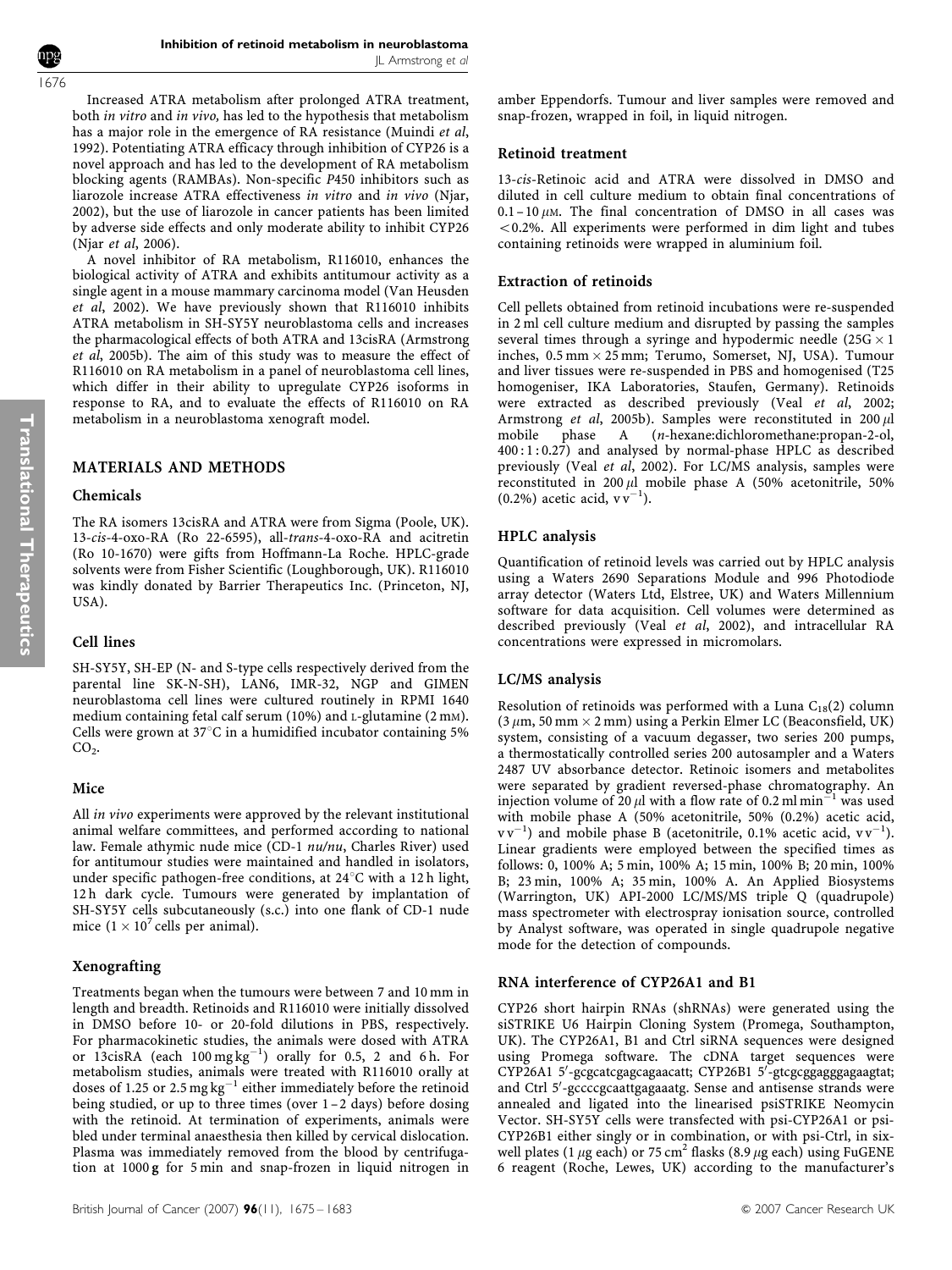instructions. After a 6 h transfection, cells were treated with ATRA for 40 h and harvested for RNA isolation and HPLC analysis.

# Real-time PCR

RNA was reverse-transcribed using Promega's Reverse Transcription System according to the manufacturer's instructions, using random hexamer primers. Real-time PCR was performed on 20 ng cDNA using TaqMan gene expression products for human CYP26A1, CYP26B1, CRABPII, RAR $\beta$  and MYCN in combination with the TaqMan Universal PCR master mix (Applied Biosystems, Warrington, UK). Appropriate controls for non-specific amplification and contamination were included. A GeneAmp 5700 Sequence Detection System was used for real-time PCR amplification. As internal standard,  $\beta$ -actin was measured simultaneously using the endogenous control assay provided by Applied Biosystems. PCR amplification procedures followed manufacturer instructions. Briefly, the thermocycling program consisted of one cycle at 50°C for 2 min followed by 95°C for 10 min and 40 cycles at 95°C (15 s) and  $60^{\circ}$ C (1 min). Standard curves were generated from serial dilutions of cDNA prepared from cells treated with ATRA  $(1 \mu)$  and the data were analysed using the GeneAmp Sequence Detection System software. CYP26C1 expression was analysed as described previously (Taimi et al, 2004).

# Statistical analysis

Analysis was performed on log-transformed data. General linear models (GLMs) and analysis of variance (ANOVA) were used to compare the effects of R116010 on retinoid concentrations in cell lines and tissues. Since dose (retinoid or R116010) is a quantitative factor, we have used linear contrasts in the GLM or ANOVA models (where the sum of contrast coefficients  $= 0$ ) to test for dose dependency between treatment and effect. Dunnett's test was used to compare treatment with control means. Degrees of freedom in statistical tests are given as subscripts to the test statistic.

15

10

ATRA

1677

Statistical analyses were carried out using Systat, version 10 (SPSS Inc., Chicago, IL, USA) and SPSS release 11.0 (SPSS Inc.).

# RESULTS

#### CYP26 isoform induction in neuroblastoma cell lines

Since CYP26 isoforms were not detectable in cells in the absence of RA, the level of CYP26 induction in each cell line was assessed relative to CYP26 expression in SH-SY5Y cells treated with 0.01  $\mu$ M ATRA for 24 h. After incubation with 0.1  $\mu$ M ATRA (Figure 1A) CYP26A1 was induced to various extents in SH-SY5Y, LAN6 and NGP cells, while CYP26B1 was induced in all cell lines examined, except IMR-32. Incubation with  $0.1 \mu M$  13cisRA (Figure 1B) produced a similar expression pattern, although the magnitude of response was lower compared to ATRA. CYP26C1 expression was not detected (by reverse transcription PCR) in any of the cell lines examined. These results show that CYP26A1 and B1 expression are very sensitive markers of retinoid response in neuroblastoma cell lines.

#### R116010 increases retinoid response in neuroblastoma

To assess the effect of R116010 on retinoid response we analysed the expression of CYP26B1 and other retinoid responsive genes. CYP26B1, cellular RA-binding protein II (CRABP II), and  $RAR\beta$ expression were analysed in the retinoid-responsive SH-SY5Y cell line and MYCN expression analysed in the MYCN-amplified NGP cell line. Figure 2A shows that incubation of SH-SY5Y cells with R116010 alone  $(1 \mu)$  had no effect on CYP26B1 expression, but R116010 co-incubated with either ATRA or 13cisRA (0.01, 0.1  $\mu$ M) significantly increased CYP26B1 expression compared to ATRA or 13cisRA alone. There were also significant increases in both CRABP II and  $RAR\beta$  expression when SH-SY5Y cells were incubated with ATRA (0.01  $\mu$ M) or 13cisRA (0.1  $\mu$ M) in the presence of R116010 (1 $\mu$ M) compared to either retinoid alone (Figure 2B

**A** <sup>20</sup> CYP26B1 mRNA induction CYP26A1 mRNA induction CYP26B1 mRNA induction 5 5 IMA<sub>32</sub> 0 L 54 SH-EP LANG 0 11 **SH-EP LAN6 NG**P Gilwest IMA<sub>C32</sub> **NG**S Gilvich **B**<br>CYP26A1 mRNA induction<br>
c o o d d d d<br>
c o o d d d CYP26B1 mRNA induction CYP26B1 mRNA induction CYP26A1 mRNA induction 20 15 15 13cisRA 10 10 5 5  $\Omega$ **LAN6**  $\overline{0}$ **SH-EP IMR-32** SH-EP IMA-32 SH-System **NG**P GIMEN LANG **NGP** Strst<sup>61</sup> Gildkich

20 15

10

Figure I CYP26 induction in a panel of neuroblastoma cell lines. Reverse-transcribed RNA from neuroblastoma cells treated with 0.1  $\mu$ m ATRA (A) or 13cisRA (B) for 24 h was subjected to real-time PCR using TaqMan probes for CYP26A1, CYP26B1 and  $\beta$ -actin. Values are normalised for  $\beta$ -actin levels and expressed as fold increase relative to expression of CYP26 in SH-SY5Y cells treated with 0.01  $\mu$ M ATRA. Data are mean values  $\pm$  s.e.m. (n  $\geq$  3).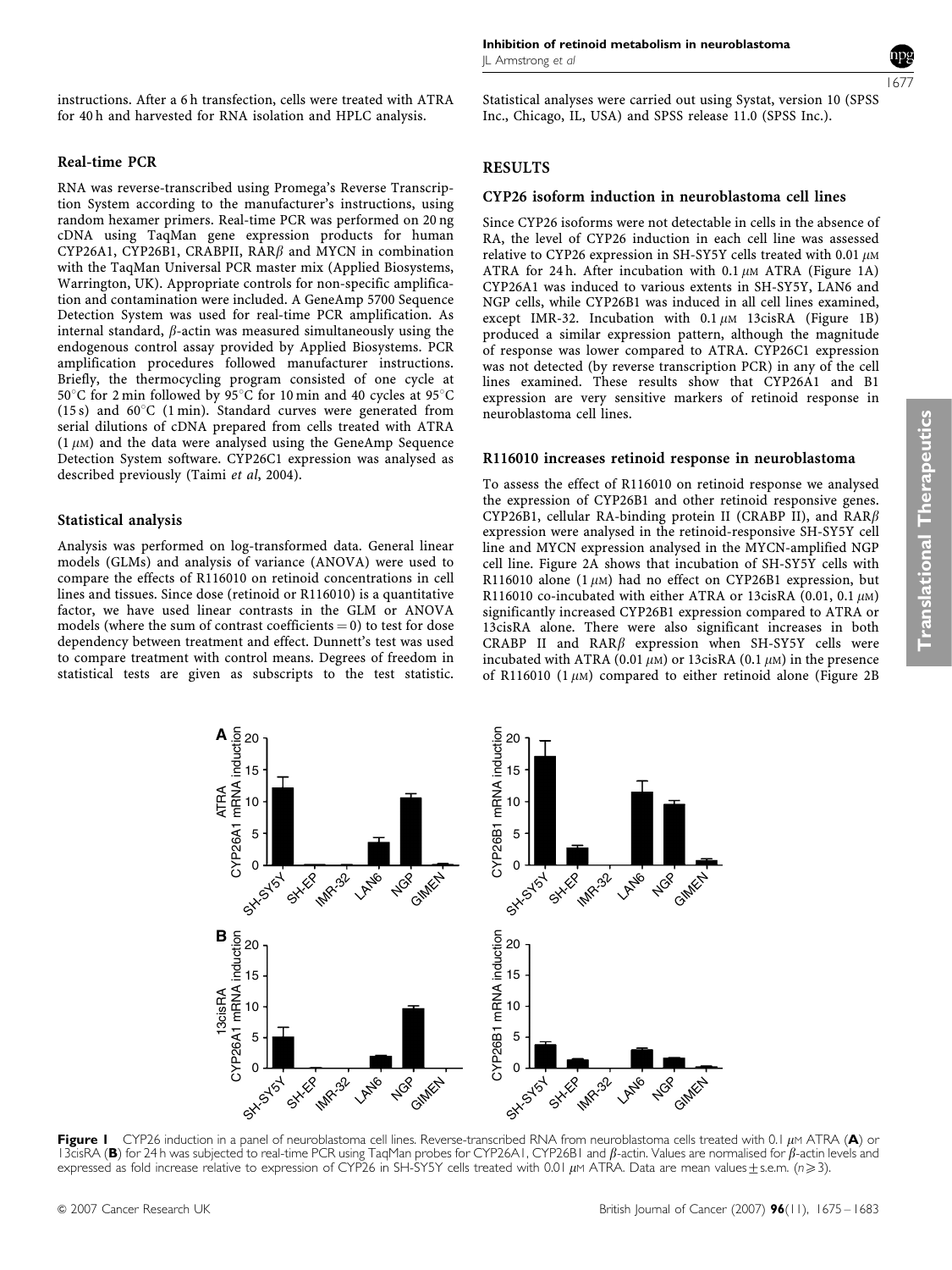**A**



Figure 2 Effect of R116010 on retinoid response. SH-SY5Y cells were incubated with ATRA or 13cisRA (0.01 or 0.1 µM) for 24 h in the absence or presence of R116010 (R, 1  $\mu$ M). Reverse-transcribed RNA from SH-SY5Y (A–C) or NGP (D) cells was subjected to real-time PCR using TaqMan probes for CRABPII, RARB, CYP26 B1, MYCN and  $\beta$ -actin. Values are normalised for  $\beta$ -actin levels and expressed as fold increase relative to gene expression in control untreated cells (B-D), or to CYP26B1 expression in SH-SY5Y cells treated with 0.01  $\mu$ M ATRA (A). Data are mean values  $\pm$  s.e.m. (n  $\geq$  3). Statistical significance of gene expression in cells treated with RA in the presence of R116010 relative to those treated with RA alone is indicated by \*P<0.05,  $* p < 0.001$ .

and C). R116010 alone resulted in a small but significant increase in MYCN expression in the MYCN-amplified NGP cell line. However, the downregulation of MYCN expression by ATRA or 13cisRA (0.1  $\mu$ M) was enhanced in the presence of R116010 (1  $\mu$ M) compared to either retinoid alone (Figure 2D). The magnitude of these responses was greatest with CYP26B1, demonstrating that CYP26 is a more responsive marker.

#### Effect of R116010 on intracellular retinoid concentrations

We have previously suggested that R116010 can selectively inhibit ATRA metabolism in SH-SY5Y cells (Armstrong et al, 2005b). To test this hypothesis and investigate the effects on 13cisRA levels, the effect of R116010 was assessed in a panel of cell lines, which showed differing degrees of CYP26 isoform induction after RA treatment: two lines showed high levels of CYP26 induction (SH-SY5Y and NGP) and two showed low or undetectable CYP26 induction (SH-EP and GIMEN). After treatment of these cell lines with ATRA or 13cisRA alone  $(10 \mu)$  or in combination with R116010 (1 or 10  $\mu$ M) for 24 h there was a difference in relative levels of isomerisation between the ATRA and 13cisRA treatments, with ATRA accounting for approximately 15 –31% of the total RA after 13cisRA incubation, compared to 13cisRA accounting for  $10\%$  of total RA after incubation with ATRA (Figure 3). For analysis, GLMs were used to compare RA isomer concentrations (ATRA and 13cisRA) with R116010 dose and cell type as fixed effects. Linear contrasts on R116010 dose were used to verify log dose-dependent effects, either on individual cell lines or the high/ low CYP26 groups (where there were no significant difference between cell lines within the group) and incorporating zero dose as 1 log below the 1 $\mu$ M R116010 concentration. Incubation with R116010 resulted in significant increases in intracellular ATRA concentrations after treatment with ATRA in both SH-SY5Y and NGP cells (linear contrasts:  $F_{1,26} = 30.26$ ,  $P < 0.00001$ ), but there was no effect of R116010 on ATRA concentrations in SH-EP or GIMEN cells ( $F_{1,21} = 0.017$ ,  $P < 0.9$ ). Conversely, there was no effect of R116010 on 13cisRA levels after incubation with ATRA for any of the cell lines  $(F_{2,55} = 1.24, P = 0.3)$ . With respect to incubation with 13cisRA, SH-SY5Y cells exhibited a significant increase in ATRA concentrations after treatment in combination with R116010 (linear contrast, SH-SY5Y cells:  $F_{1,15} = 76.07$ ,  $P < 0.00001$ ) and there was a similar, although nonsignificant, trend in NGP cells (linear contrast:  $F_{1,12} = 3.19$ ,  $P = 0.1$ ). However, there was no observable effect of R116010 on ATRA levels after incubation with 13cisRA in SH-EP or GIMEN cells (low CYP26 group,  $F_{2,28} = 0.29$ ,  $P > 0.7$ ). The effect of R116010 was again specific to ATRA levels, as there were no significant changes in 13cisRA concentrations after incubation with R116010 (GLM, effect of R116010,  $F_{2,57} = 0.256$ ,  $P > 0.7$ ). Clearly, the activity of R116010 was limited to increasing the intracellular concentrations of ATRA only in the cell lines in which CYP26 was inducible to a high level.

To analyse the effect of R116010 on RA metabolism, LC/MS was used to evaluate levels of retinoid metabolites in these cells. For the high CYP26 expressing cells incubated with  $10 \mu M$  ATRA, there were significant reductions in intracellular AT-4-oxo-RA levels when co-incubated with R116010 (two-way ANOVA, effect of R116010:  $F_{1,17} = 18.9, P = 0.00043$ ; Figure 4) ranging from 3- to 3.8fold for SH-SY5Y and NGP cells, respectively. Conversely, for the low CYP26-expressing cell lines incubated with  $10 \mu M$  ATRA there was no significant effect of R116010 ( $F_{1,13} = 0.68, P > 0.4$ ). R116010 also decreased AT-4-oxo-RA levels 3.5-fold in SH-SY5Y and 13.2-fold in NGP cells incubated with 13cisRA  $(F_{1,18} = 32.15,$  $P = 0.000022$ ). Again, there was no significant effect in SH-EP and

1678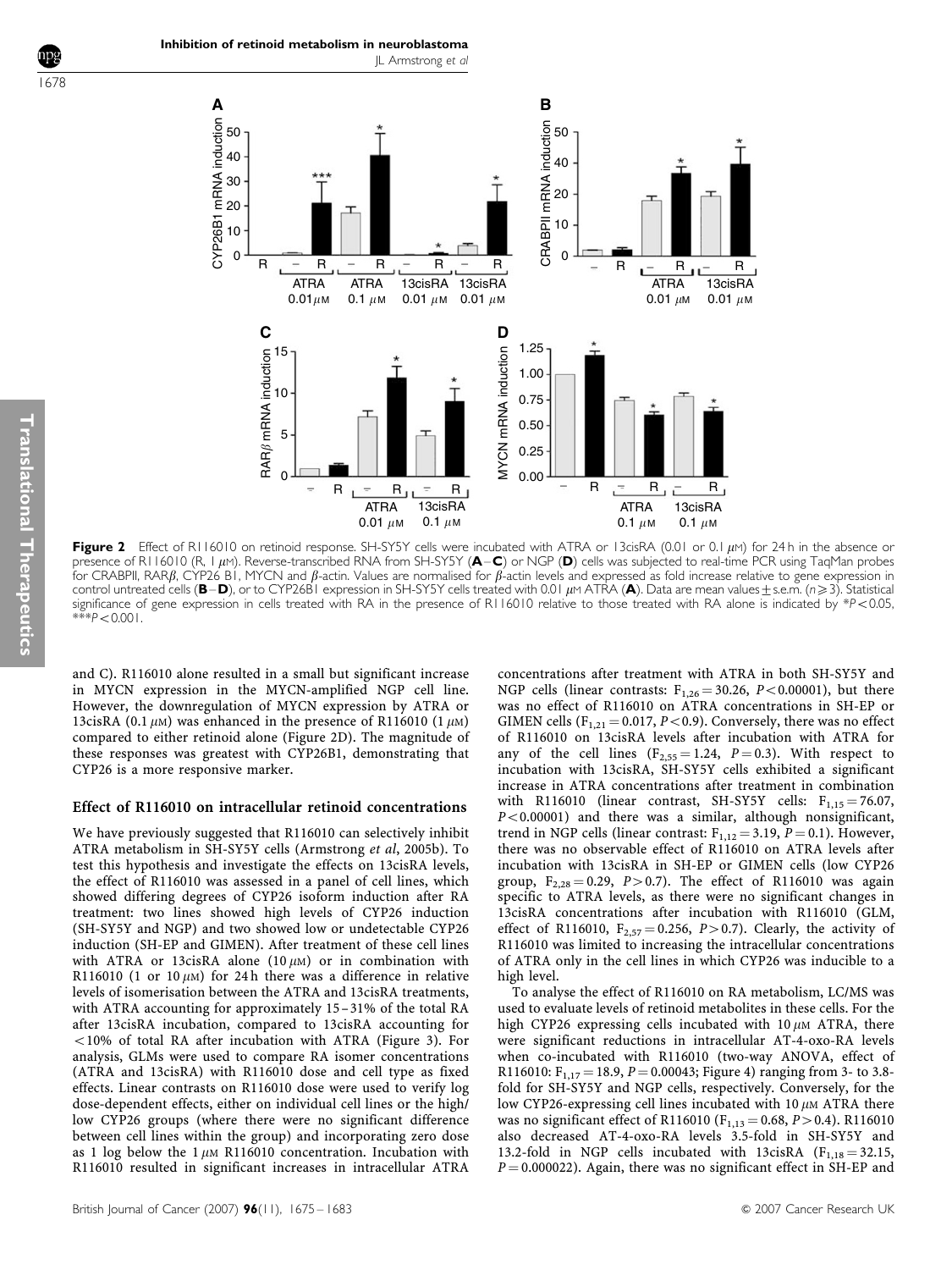

Figure 3 Effect of R116010 on ATRA metabolism in neuroblastoma cells. SH-SY5Y, NGP, SH-EP and GIMEN cells were treated with  $10 \mu$ M ATRA or 13cisRA in the absence or presence of 1 or 10  $\mu$ M R116010 for 24 h. Intracellular ATRA and 13cisRA levels were analysed by normal-phase HPLC. Values are expressed as concentrations based on cell counts and cell volume calculations, and data are mean values  $\pm$  s.e.m. (n $\geq$ 4).

GIMEN cells  $(F_{1,13} = 0.02, P > 0.8)$  under similar conditions (Figure 4).

#### Effect of CYP26A1 and B1 siRNA on ATRA metabolism

To investigate the relationship between CYP26 and ATRA metabolism, RNA interference experiments were performed in SH-SY5Y cells to downregulate CYP26A1 and B1. SiRNA to CYP26A1 inhibited ATRA-induced  $(0.1 \mu M)$  CYP26A1 mRNA expression by approximately 56%, while siRNA to CYP26B1 inhibited ATRA-induced CYP26B1 mRNA expression by approximately 43% (Figure 5A). These effects were specific for each CYP26



CYP26B1 mRNA expression, and vice versa. Transfection of CYP26A1 and B1 siRNA together resulted in comparable downregulation of each isoform relative to the individual siRNAs, with approximately 37 and 54% inhibition of CYP26 A1 and B1, respectively. The corresponding analysis of CYP26 protein expression was not possible due to a lack of suitable isoformspecific commercially available antibodies.

The effect of CYP26 siRNA on intracellular ATRA concentrations after ATRA treatment (10  $\mu$ M, 40 h) is shown in Figure 5B. ATRA concentrations increased by 1.5-fold (relative to untreated controls, not significant) in cells transfected with CYP26A1 siRNA, by 1.9-fold ( $P = 0.016$ ) in cells transfected with CYP26B1 siRNA, and by 2.2-fold ( $P = 0.023$ ) in cells transfected with both CYP26A1 and B1 siRNA. There were no significant increases in 13cisRA concentrations under these conditions. These data indicate that CYP26B1, and to a lesser extent CYP26A1, contribute to ATRA metabolism in neuroblastoma cells.

#### Pharmacokinetic analysis of RA in an SH-SY5Y xenograft model

To determine the effect of R116010 on RA metabolism in vivo, we first analysed retinoid concentrations after treatment of CD-1 mice bearing SH-SY5Y xenografts with either ATRA or 13cisRA at  $100 \text{ mg} \text{ kg}^{-1}$  for 0.5, 2 or 6 h (Table 1). Peak plasma levels were achieved after 2 h, and declined over the next 4 h, with increasing concentrations of the equivalent 4-oxo-RA metabolite. 13cisRA and 13cis-4-oxo-RA, or ATRA and AT-4-oxo-RA, accounted for  $<$  10% of total retinoids at all time points measured after treatment with ATRA or 13cisRA, respectively. Intratumoral concentrations of RA isomers and metabolites closely reflected those in plasma after treatment with ATRA, with ATRA accounting for  $\geq 80\%$  of total retinoids at all time points. In comparison, after treatment with 13cisRA, intratumoral levels of 13cisRA decreased from 90 to 49% of total retinoids over 6 h, while intratumoral levels of ATRA, 13cis-4-oxo-RA and AT-4-oxo-RA increased to comparable levels at 6 h.

There was a significant shift from parent drug to the corresponding 4-oxo metabolite in liver samples after ATRA or 13cisRA treatment. Peak AT-4-oxo-RA levels  $(2.39 \mu g g^{-1})$  at 6h post-ATRA treatment accounted for 45% of total retinoids. An even greater extent of metabolism was observed after treatment with 13cisRA, with the peak 13cis-4-oxo-RA concentration  $(3.79 \,\mu\text{g}\text{g}^{-1})$  accounting for 69% of total retinoids after 6h. These data indicate that substantial metabolism of ATRA or 13cisRA occurred after 2 h, and as such, subsequent combination treatments with R116010 were performed for 6 h to evaluate its effect on RA metabolism.

# Effect of R116010 on retinoid concentrations in an SH-SY5Y xenograft model

Treatment of mice-bearing SH-SY5Y xenografts with increasing doses of R116010 in combination with 13cisRA resulted in significant increases in both 13cisRA and ATRA plasma concentrations compared to control animals treated with retinoid alone (ANOVA  $F_{4,15} = 13.91$ ,  $P = 0.00006$  and  $F_{4,15} = 59.3$ ,  $P < 0.00001$ , respectively; Figure 6Ai). This effect was dependent on the dose of R116010 (linear contrasts  $F_{1,15} = 17.99$ ,  $P = 0.0007$  and  $F_{1,13} = 22.5$ ,  $P = 0.0004$ , with up to a 4.6-fold increase in 13cisRA plasma concentration, compared to treatment with 13cisRA alone, after pretreatment with four doses of R116010 at  $2.5 \text{ mg kg}^{-1}$ (Figure 6Ai). There were also small but significant variations in the plasma concentrations of 13cis-4-oxo-RA and AT-4-oxo-RA after treatment with 13cisRA in combination with increasing doses of R116010 at  $2.5 \text{ mg}\,\text{kg}^{-1}$  compared to 13cisRA alone (ANOVA  $F_{4,15} = 7.15$ ,  $P = 0.002$  and  $F_{4,15} = 3.71$ ,  $P = 0.027$ , respectively).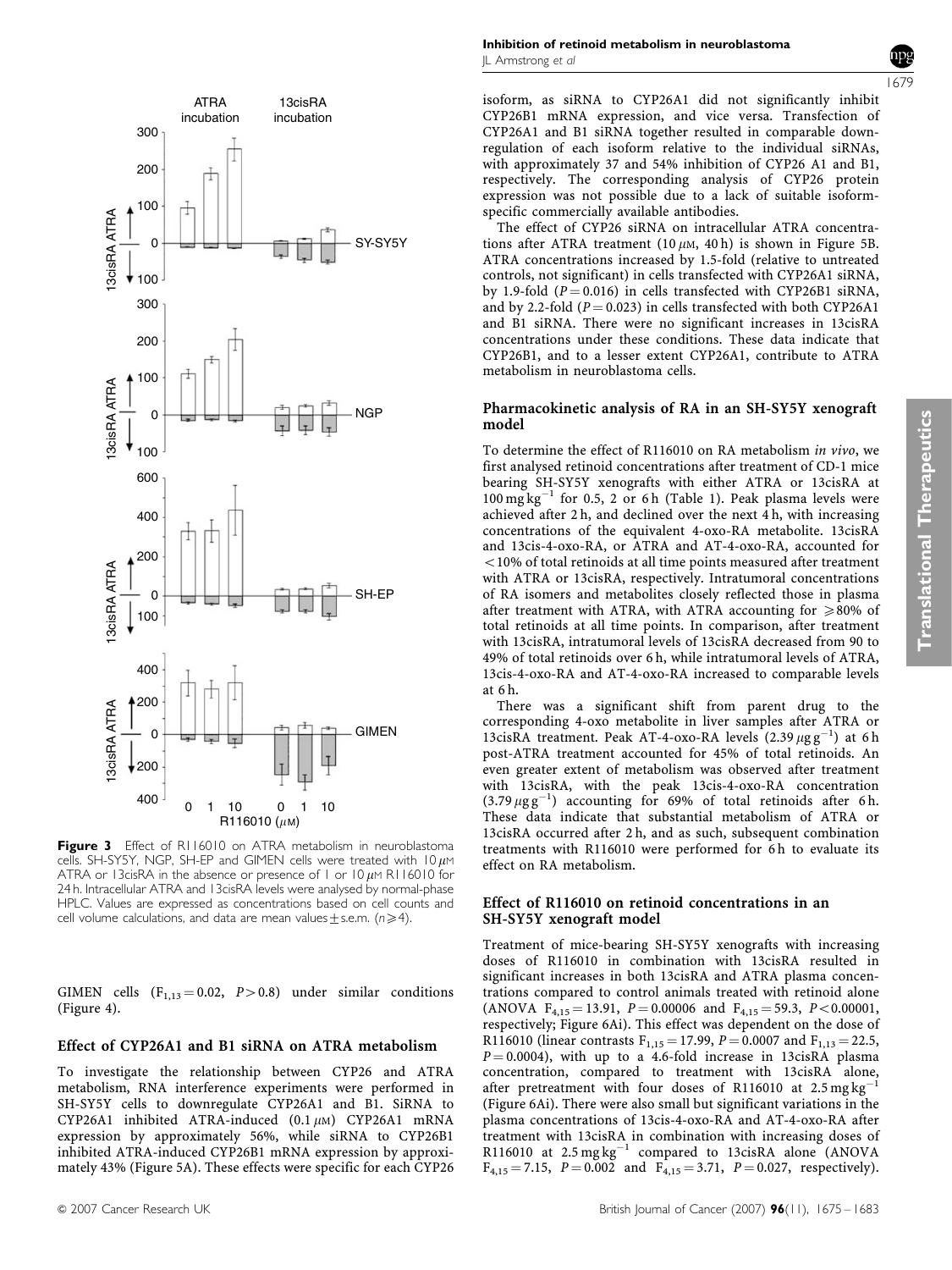

Figure 4 Effect of R116010 on ATRA metabolism in neuroblastoma cells. SH-SY5Y (A), NGP (B), SH-EP (C) and GIMEN (D) cells were treated with  $10 \mu$ M ATRA or 13cisRA in the absence or presence of 10  $\mu$ M R116010 for 24 h. Intracellular all-trans-4-oxo-RA levels were analysed by LC/MS. Values are expressed as ng  $10^{-6}$  cells and are mean values  $\pm$  s.e.m. (n $\geq$ 4). Statistical significance relative to control cells is indicated by \*P<0.05, \*\*P<0.01.

However, for these metabolites there was either no significant dose-dependent effect (13cis-4-oxo-RA, linear contrast,  $F_{1,15} = 1.25$ ,  $P = 0.28$ ), or the effect was an apparent linear increase in metabolite rather than the predicted decrease (linear contrast, AT-4-oxo-RA,  $F_{1,15} = 5.85$ ,  $P = 0.029$ ). Similar although less marked results were obtained with respect to ATRA plasma concentrations in ATRA-treated mice, with a maximum 2.3-fold increase in plasma ATRA concentrations after pretreatment with four doses of R116010 at 2.5 mg kg<sup>-1</sup> (ANOVA  $F_{4,14} = 3.43$ ,  $P = 0.037$ , linear contrast  $F_{1,14} = 11.0$ ,  $P = 0.0051$ ; Figure 6Aii). The effect on plasma 13cisRA concentrations was marginal (ANOVA,  $F_{4,14} = 3.09, P = 0.051$ ). In these experiments, plasma 13cis-4-oxo-RA was not detectable and there was no effect on plasma AT-4 oxo-RA levels (ANOVA,  $F_{1,14} = 0.05$ ,  $P > 0.9$ ).

Treatment of mice bearing SH-SY5Y xenografts with R116010 in combination with 13cisRA resulted in only a marginal apparent effect on tumour 13cisRA levels compared to 13cisRA alone (ANOVA  $F_{3,10} = 3.42$ ,  $P = 0.06$ ) with only the single dose treatment with R116010 at 2.5 mg kg<sup>-1</sup> producing a significant increase in tumour 13cisRA levels compared to control animals  $(0.22 \pm 0.04)$ to  $0.59 \pm 0.07$   $\mu$ g g<sup>-1</sup>, Dunnett's test P = 0.046). Levels of ATRA in tumour samples from 13cisRA-treated mice were also not significantly affected by  $R116010$  treatment  $(F_{3,10} = 0.69,$  $P = 0.58$ ). However, CYP26A1 expression in tumours from animals treated with 13cisRA in combination with two doses of R116010 at  $2.5 \text{ mg}\text{ kg}^{-1}$  increased 4- to 20-fold in individual animals, compared to CYP26A1 expression after treatment with 13cisRA alone (data not shown). There were no significant differences in levels of retinoids measured in tumour tissue after treatment of animals with R116010 before ATRA and no significant differences in levels of the 4-oxo-RA metabolites after treatment with either 13cisRA or ATRA, in combination with R116010 compared to 13cisRA or ATRA alone (ANOVA,  $F_{3,10}$  < 1.02, P > 0.4). Furthermore, CYP26A1 expression was not significantly different in tumours from animals treated with R116010 prior ATRA.

In contrast to the results for tumour tissue, treatment of mice with R116010 before 13cisRA had a marked dose-dependent effect on concentrations of 13cis-4-oxo-RA and AT-4-oxo-RA in the liver (ANOVA,  $F_{4,15} > 15.18$ , P<0.0004, linear contrasts  $F_{1,15} > 50.28$ ,



**Figure 5** Effect of siRNA to CYP26 on ATRA metabolism. SH-SY5Y cells were transfected with psi-CYP26A1 (A1), psi-CYP26B1 (B1) either singly or in combination  $(AI + BI)$ , or with psi-Ctrl (ctrl). 6 h after transfection, cells were treated with 0.1  $\mu$ M ATRA (A) or 10  $\mu$ M (B) for 40 h. In (A) reverse-transcribed RNA was subjected to real-time PCR using TaqMan probes for CYP26A1 (grey bars), CYP26B1 (black bars) and  $\beta$ -actin. Values are normalised for  $\beta$ -actin levels and expressed as fold increase relative to expression of CYP26 in SH-SY5Y cells treated with 0.01  $\mu$ M ATRA. Data are mean values  $\pm$  s.e.m. (n = 3). In (B) intracellular ATRA concentrations were analysed by normal-phase HPLC. Values are expressed as fold increases in ATRA concentrations based on cell counts and cell volume calculations. Data are mean values  $\pm$  s.e.m. (n = 3). Statistical significance relative to control cells is indicated by  $*P < 0.05$ ,  $*P < 0.01$ .

1680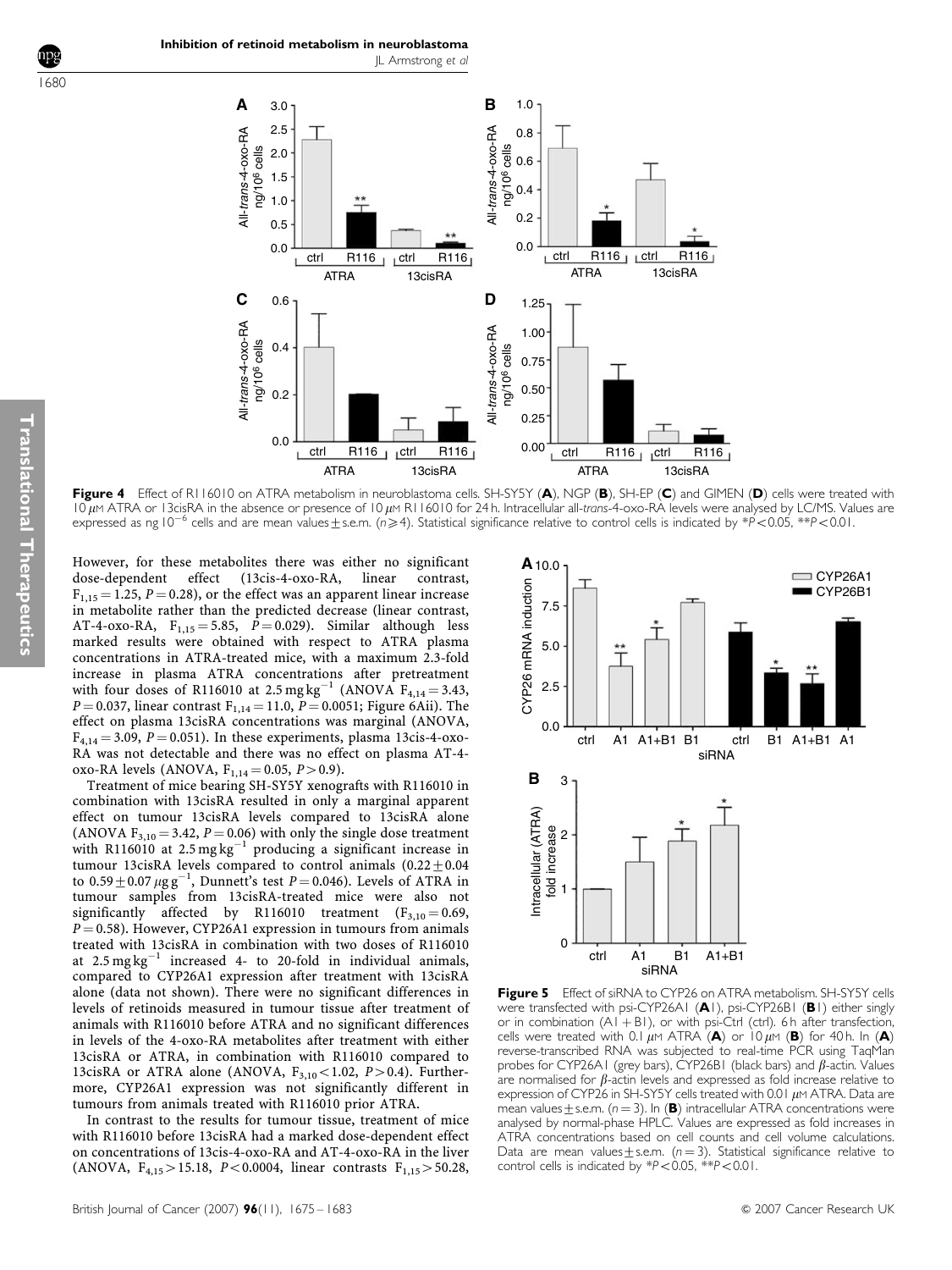JL Armstrong et al

ATRA 13.0 $\pm$  10.41 91 24.44 $\pm$  1.94 88 12.83 $\pm$ 4.61 70

Tissue 1888 RA isomer 19.5h % Total retinoids 2h % Total retinoids 6h % Total retinoids

Plasma ( $\mu$ m) 13cisRA 0.67 $\pm$ 0.55 5 1.55 $\pm$ 0.33 6 1.53 $\pm$ 0.66 8

 $13c$ is-4-oxoRA  $0.03 \pm 0.01$   $\lt 1$   $0.02 \pm 0.01$   $\lt 1$   $0.05 \pm 0.03$   $\lt 1$ AT-4-oxoRA 0.670.4 4 1.770.3 6 4.072.4 22 a 13cisRA  $0.42 \pm 0.3$  11  $0.40 \pm 0.08$  5  $0.25 \pm 0.06$  5 ATRA 3.0771.95 77 6.9271.13 81 2.4070.36 46 13cis-4-oxoRA  $0.06\pm0.03$  1  $0.09\pm0.02$  1 0.22 $\pm0.09$  4 AT-4-oxoRA 0.44±0.12 II I.07±0.05 I3 2.39±0.72 45 a 13cisRA  $0.07\pm0.07$  2  $0.28\pm0.07$  3  $0.15\pm0.03$  3 ATRA 2.5972.28 90 9.4172.23 95 3.7870.59 80 13cis-4-oxoRA 0 0 0 0 0 0 AT-4-oxoRA 0.21±0.09 8 0.24±0.06 2 0.79±0.38 17 Plasma (µM) I3cisRA I4.19±4.71 93 I9.11±3.26 93 4.69±0.52 78 ATRA  $0.69\pm0.49$  5  $0.57\pm0.57$  3  $0.08\pm0.08$  1 Translational TherapeuticsTranslational Therapeutics  $13cis-4-oxoRA$   $0.27 \pm 0.11$  2  $0.63 \pm 0.10$  3  $1.22 \pm 0.24$  20 AT-4-oxoRA 0 0 0.13±0.04 <1 0 0 a 13cisRA 3.77 $\pm$ 1.05 75 2.33 $\pm$ 0.11 58 0.98 $\pm$ 0.12 18 ATRA  $0.12 \pm 0.08$  2  $0.05 \pm 0.05$  1  $0.02 \pm 0.02$   $<$  1  $13$ cis-4-oxoRA  $0.89 \pm 0.22$  18  $1.33 \pm 0.08$  33  $3.79 \pm 0.99$  69 AT-4-oxoRA 0.26±0.10 5 0.30±0.09 8 0.67±0.25 12

|  | <b>Table I</b> Pharmacokinetic analysis of RA in an SH-SY5Y xenograft model |  |  |  |  |  |  |
|--|-----------------------------------------------------------------------------|--|--|--|--|--|--|
|--|-----------------------------------------------------------------------------|--|--|--|--|--|--|

ATRA

Liver  $(\mu g g^{-1})$ 

Tumour  $(\mu$ g $g^{-1})$ 

Liver  $(\mu$ gg $^{-1})$ 

Tumour  $(\mu$ g $g^{-1})$ 

13cisRA

|                                                                                                                                                                                                                                                                                                                                                         | 3cis-4-oxoRA | $0.06 + 0.02$ |  | $0.04 + 0.0$  |  | $0.11 + 0.05$ |    |  |
|---------------------------------------------------------------------------------------------------------------------------------------------------------------------------------------------------------------------------------------------------------------------------------------------------------------------------------------------------------|--------------|---------------|--|---------------|--|---------------|----|--|
|                                                                                                                                                                                                                                                                                                                                                         | AT-4-oxoRA   | $0.02 + 0.0$  |  | $0.09 + 0.04$ |  | $0.09 + 0.02$ | 16 |  |
| Abbreviations: ATRA, all-trans-retinoic acid; LC/MS, liquid chromatography/mass spectrometry; RA, Retinoic acid. CD-1 nude mice bearing SH-SY5Y tumours were treated with<br>ATRA or 13cisRA (100 mgkg <sup>-1</sup> ). Animals were killed and samples taken 0.5, 5, or 6h after dosing. Retinoid concentrations were analysed by LC/MS. Data are mean |              |               |  |               |  |               |    |  |
|                                                                                                                                                                                                                                                                                                                                                         |              |               |  |               |  |               |    |  |
| values $\pm$ s.e.m. ( $n \geqslant 3$ ). ${}^{\rm a}$ Assume I g $=$ I ml.                                                                                                                                                                                                                                                                              |              |               |  |               |  |               |    |  |

a 13cisRA 2.0 $\pm$ 0.67 90 2.12 $\pm$ 0.57 81 0.28 $\pm$ 0.04 49 ATRA 0.1570.09 7 0.3770.16 14 0.0970.02 16

 $P < 0.00001$ ; Figure 6Bi), giving significantly lower levels of both 13cis-4-oxo-RA and AT-4-oxo-RA under all conditions. These decreases in metabolite concentrations in hepatic tissue were not associated with 13cisRA levels being different from control (no R116010) animals ( $F_{4,15} = 3.32$ ,  $P = 0.039$ , Dunnett's tests not significant), although liver ATRA levels were increased slightly, with one and two doses of  $2.5 \,\text{mg}\,\text{kg}^{-1}$  R116010 (ANOVA,  $F_{4,13} = 5.42$ ,  $P = 0.009$ ; Dunnett's test,  $P \le 0.044$ ; linear effect not significant,  $P = 0.55$ ). Treatment with ATRA in combination with R116010, or after R116010 pretreatment, resulted in significant decreases in levels of both 13cis-4-oxo-RA and AT-4-oxo-RA (ANOVA,  $F_{4,14} > 5.58$ , P<0.007, linear contrasts  $F_{1,14} > 17.9$ ,  $P < 0.0009$ ; Figure 6Bii). No significant increases in liver 13cisRA or ATRA levels were observed after treatment of animals with ATRA in combination with R116010 (ANOVA,  $F_{4,14}$  <1.44,  $P > 0.27$ ).

# DISCUSSION

For the treatment of high-risk neuroblastoma, 13cisRA is administered on an intermittent schedule to minimise metabolism and maintain therapeutic concentrations. Our understanding of how RA works at a molecular level suggests that 13cisRA acts as a pro-drug, generating ATRA, the predominant biologically-active retinoid, by isomerisation. Strategies to increase activity of the ATRA isomer are, therefore, becoming increasingly important (Armstrong et al, 2005a). In this study, we observed a preferential uptake of ATRA compared to 13cisRA in all four cell lines, alongside a significant shift in RA isomerisation between 13cisRA

and ATRA, after treatment of cells with 13cisRA compared to ATRA. R116010 selectively inhibited the metabolism of ATRA, with the magnitude of the R116010 effect proportional to the level of CYP26 induction in the cell lines. In addition, co-treatment of SH-SY5Y or NGP cells with R116010 and either ATRA or 13cisRA, compared to RA alone, resulted in an increased response in terms of expression of a panel of well-characterised retinoid responsive genes, consistent with the increase in intracellular ATRA concentrations. siRNA-mediated downregulation of CYP26 isoform expression in SH-SY5Y cells demonstrated the involvement of CYP26B1 in ATRA metabolism, although the contribution of CYP26A1 was less clear. Together, these data suggest that RAinducible CYP26 is responsible for ATRA metabolism in neuroblastoma cells.

Preliminary time course experiments in an SH-SY5Y xenograft model demonstrated that ATRA or 13cisRA were the principle retinoids in the plasma and tumour fractions after treatment with ATRA or 13cisRA respectively. There was significant isomerisation of 13cisRA to ATRA in tumour samples after 13cisRA treatment, with ATRA accounting for 16% total retinoids after 6 h, despite ATRA accounting for only 1% total plasma retinoids under these conditions. This is in agreement with previous in vitro and in vivo data (Conley et al, 1999; Veal et al, 2002), and may represent either a superior uptake of ATRA compared to 13cisRA into the tumour, or increased intracellular isomerisation of 13cisRA to the more thermodynamically stable ATRA isomer.

The greatest effect of R116010 in vivo was observed when coadministrated with 13cisRA. This resulted in significant increases in plasma 13cisRA concentrations compared to treatment with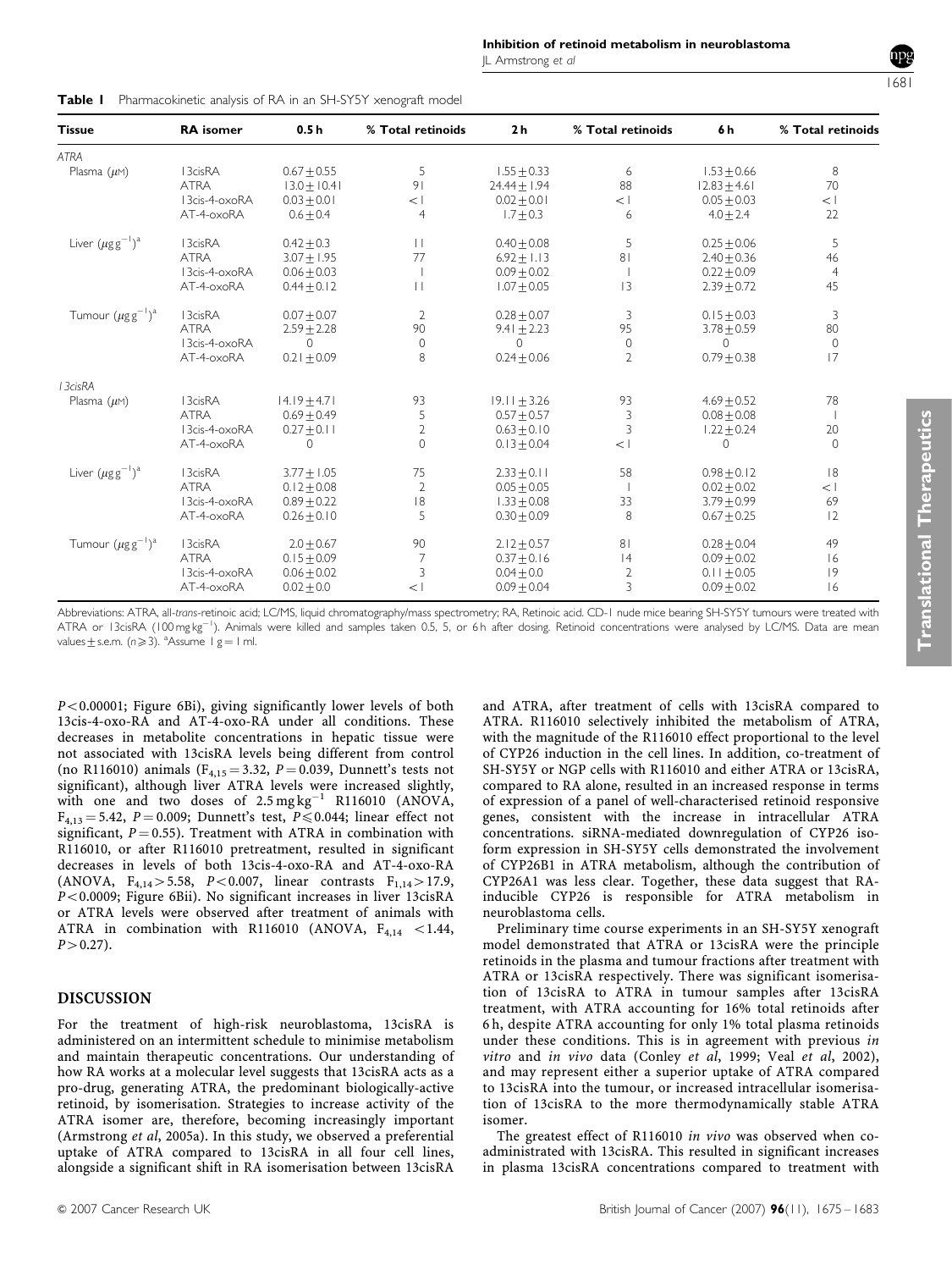1682



Figure 6 Effect of increasing doses of R116010 on plasma (A) and liver (B) retinoid levels in an SH-SY5Y xenograft model. CD-1 nude mice-bearing <code>SH-SYSY</code> tumours were treated with <code>l3cisRA</code> (i) or ATRA (ii) (100 mg kg $^{-1}$ ), either without or in combination with <code>R116010</code> at 1.25 mg kg $^{-1}$  (1.25), or with one or more doses of R116010 at 2.5 mg kg<sup>-1</sup> (2.5 x 1, 2.5 x 2, 2.5 x 4). Animals were sacrificed and samples taken 6 h after dosing with retinoid. Plasma and liver retinoid concentrations were analysed by LC/MS. Data are mean values  $\pm$  s.e.m. (n  $\geq$  3).

13cisRA alone. Moreover, significant decreases in liver 13cis-4 oxo-RA concentrations were seen under these conditions, while parent 13cisRA levels remained unchanged, indicative of an appreciably reduced metabolism of 13cisRA. As a consequence of higher 13cisRA levels, there were also higher levels of ATRA in the plasma and livers of animals treated with 13cisRA and R116010 compared to 13cisRA alone. Furthermore, the induction of CYP26A1 mRNA in SH-SY5Y tumours in response to 13cisRA was potentiated by co-treatment with R116010. However, an effect on ATRA metabolism was detected only when ATRA was administered with the highest dose of R116010. These results raise questions concerning the selectivity of R116010, and imply that the anticancer activity of R116010 may lie primarily in its effects on systemic RA metabolism.

Inhibition of retinoid metabolism in neuroblastoma

JL Armstrong et al

There was evidence for considerable hepatic metabolism of 13cisRA compared to ATRA suggesting that these animals have the ability to catabolise 13cisRA more efficiently than ATRA. Furthermore, the greatest effect of R116010 was seen on 13cisRA metabolism. As CYP26 isoforms are specific for ATRA, this indicates that either CYP26 is not responsible for the R116010 regulatable activity in these animals, or that murine CYP26 is selective for 13cisRA. The selectivity of R116010 for CYP26 isoforms was determined by its inhibition profile towards other P450-mediated reactions in rat microsomes, including those enzymes known to metabolise 13cisRA (Van Heusden et al, 2002). However, this does not rule out selectivity of R116010 towards murine P450 homologues. The identification of the murine P450 CYP2C39 as an RA 4-hydroxylase (Andreola et al, 2004) demonstrates the existence of murine-specific P450 enzymes

capable of metabolising RA, which in turn may be selective for 13cisRA and be inhibited by R116010. Whether the murine animal model is appropriate to study the effects of future compounds capable of inhibiting ATRA metabolism is clearly an important issue, which needs to be considered in future studies. The observation that treatment of NGP cells with R116010 alone resulted in increased expression of the MYCN oncogene in vitro highlights the need to study MYCN-amplified cell lines in vivo, and questions the benefit of R116010 as a single agent in this context.

Nevertheless, the effect of R116010 on plasma retinoid concentrations demonstrates that RAMBAs can inhibit systemic RA metabolism in vivo, which is likely to be dependent on hepatic CYP26 expression. Clinically, systemic inhibition of 13cisRA metabolism may be beneficial in neuroblastoma patients, providing a reservoir of 13cisRA for isomerisation to ATRA. This may be particularly advantageous in patients who have lower drug exposures, with extensive metabolism of 13cisRA and suboptimal oral administration both recently reported (Veal et al, 2007). There is considerable potential for RAMBAs to become part of 13cisRA treatment in neuroblastoma and this is an attractive target for future drug development. In this respect, it is essential that the most appropriate animal models are identified and utilised in future studies.

## ACKNOWLEDGEMENTS

This research was funded by SPARKS and Cancer Research UK.